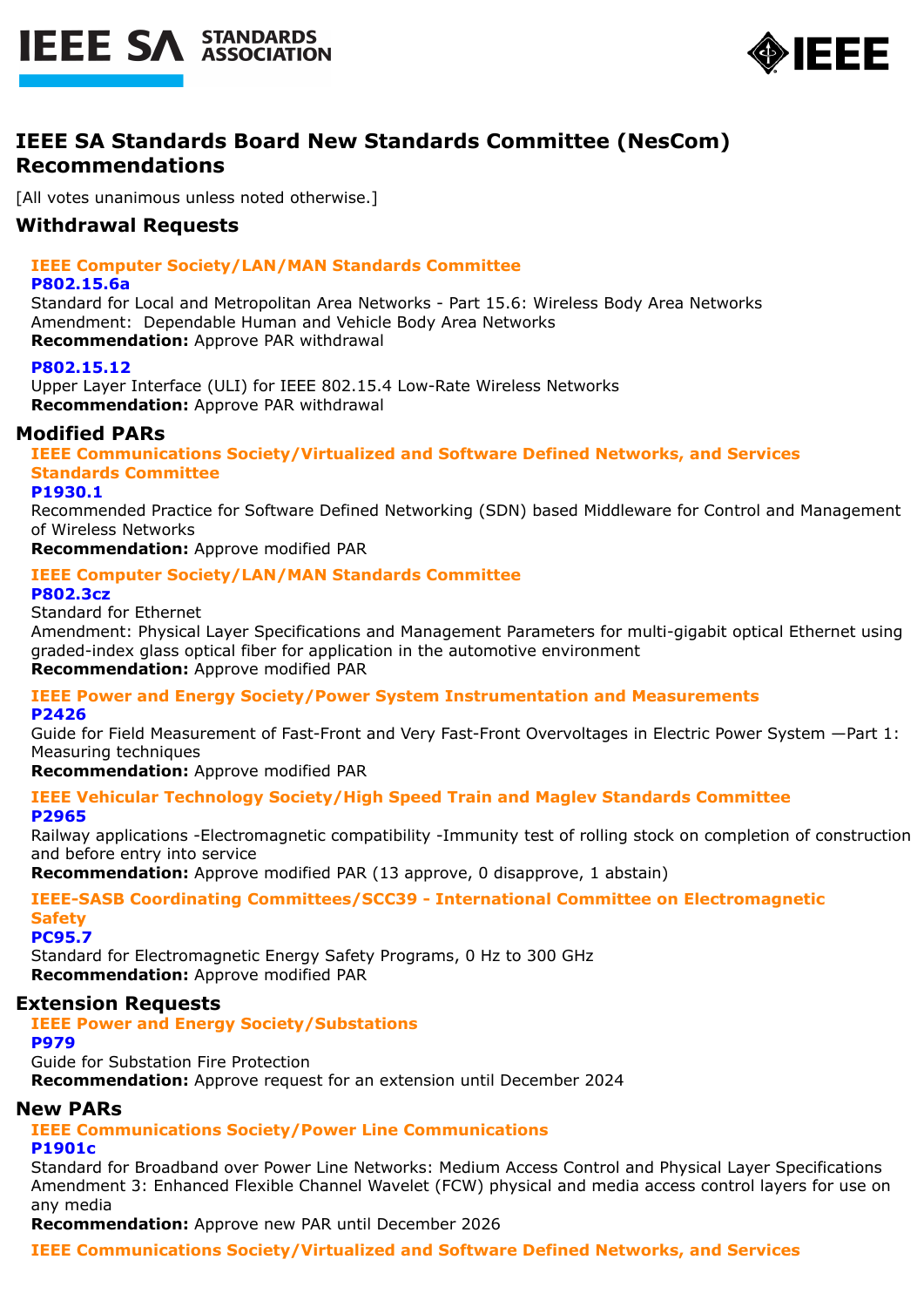#### **Standards Committee P1943**

#### Standard for Post-Quantum Network Security

**Recommendation:** Defer new PAR until the next NesCom meeting to allow time for the COM/NetSoft-SC Chair to contact the IEEE 802.1 Working Group Chair to discuss potential improvements to the wording of the explanation in section 7.1 on the PAR. (8 approve, 2 disapprove, 5 abstain)

# **IEEE Computer Society/Artificial Intelligence Standards Committee**

**P3168**

Standard for Robustness Evaluation Test Methods for a Natural Language Processing Service that uses Machine Learning

**Recommendation:** Approve new PAR until December 2026

# **IEEE Computer Society/Blockchain and Distributed Ledgers**

### **P3221**

Standard for Technical Requirements of Digital Collection Services Based on Blockchain Technologies **Recommendation:** Approve new PAR until December 2026

# **IEEE Computer Society/Cybersecurity and Privacy Standards Committee**

### **P3167**

Standard for Secure Biometrics Device Interface **Recommendation:** Approve new PAR until December 2026

# **P3172**

Recommended Practice for Post-Quantum Cryptography Migration **Recommendation:** Approve new PAR until December 2026

# **IEEE Computer Society/LAN/MAN Standards Committee**

### **P802.1Qdt**

Standard for Local and Metropolitan Area Networks--Bridges and Bridged Networks Amendment: Priority-based Flow Control Enhancements **Recommendation:** Approve new PAR until December 2026

# **P802.3dh**

Standard for Ethernet

Amendment: Physical Layer Specifications and Management Parameters for multi-gigabit optical Ethernet using graded-index plastic optical fiber for application in the automotive environment **Recommendation:** Approve new PAR until December 2026

# **IEEE Computer Society/Standards Activities Board**

# **P2807.7**

Guide for Open Domain Knowledge Graph Publishing and Crowdsourcing Service **Recommendation:** Approve new PAR until December 2026

# **P2807.8**

Standard for Knowledge Exchange Protocol with Knowledge Fusion Among Knowledge Graphs **Recommendation:** Approve new PAR until December 2026

### **IEEE Power and Energy Society/Energy Storage & Stationary Battery Committee P3163**

Recommended Practice for Sizing Lithium Batteries for Stationary Applications **Recommendation:** Approve new PAR until December 2026

# **IEEE Power and Energy Society/Surge Protective Devices/High Voltage**

### **P3170**

Recommended Practice for Controllable Metal Oxide Arrester of 1000 kilovolt (kV) Ultra High Voltage (UHV) Alternating Current (AC) System

**Recommendation:** Conditionally approve new PAR until December 2026; contingent upon replacing "1000 kilovolt (kV)" or "1000 kV" with 1 MV throughout the PAR. (10 approve, 0 disapprove, 5 abstain)

# **IEEE Power and Energy Society/Transmission and Distribution P516-2021/Cor 1.1**

Guide for Maintenance Methods on Energized Power Lines - Corrigendum 1.1 **Recommendation:** Approve new PAR until December 2026

#### **IEEE SA Board of Governors/Corporate Advisory Group P2413.3**

Guide for Hydropower Energy Internet of Things **Recommendation:** Approve new PAR until December 2026 (14 approve, 0 disapprove, 1 abstain [Hiertz])

# **P3169**

Standard for Security Requirement of Privacy-Preserving Computation **Recommendation:** Approve new PAR until December 2026